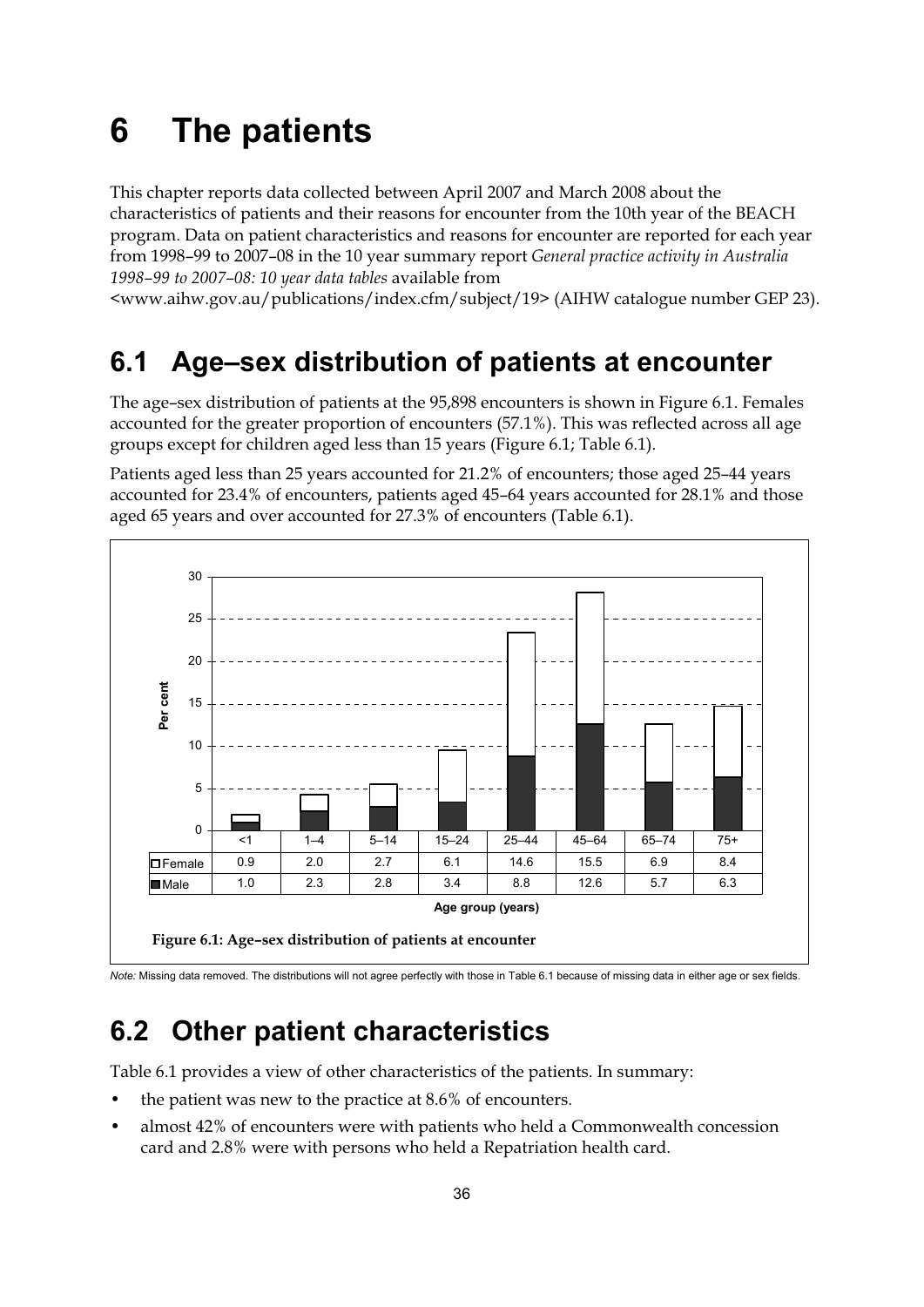- at 9.9% of encounters the patient was from a non-English-speaking background.
- at 0.9% of encounters the patient identified themselves as an Aboriginal person or Torres Strait Islander.

| <b>Patient characteristics</b>               | <b>Number</b> | Per cent of encounters<br>$(n = 95,898)$ | 95%<br><b>LCL</b> | 95%<br><b>UCL</b> |
|----------------------------------------------|---------------|------------------------------------------|-------------------|-------------------|
|                                              |               |                                          |                   |                   |
| Sex (missing) <sup>(a)</sup>                 | 876           |                                          |                   |                   |
| <b>Males</b>                                 | 40,761        | 42.9                                     | 42.1              | 43.7              |
| Females                                      | 54,261        | 57.1                                     | 56.3              | 57.9              |
| Age group (missing) <sup>(a)</sup>           | 784           |                                          |                   |                   |
| $<$ 1 year                                   | 1,864         | $\overline{2}$                           | 1.8               | 2.1               |
| $1-4$ years                                  | 4,114         | 4.3                                      | 4.1               | 4.6               |
| $5-14$ years                                 | 5,214         | 5.5                                      | 5.2               | 5.8               |
| $15-24$ years                                | 9,004         | 9.5                                      | 9.0               | 9.9               |
| $25-44$ years                                | 22,289        | 23.4                                     | 22.7              | 24.1              |
| 45-64 years                                  | 26,695        | 28.1                                     | 27.5              | 28.6              |
| $65 - 74$ years                              | 11,961        | 12.6                                     | 12.1              | 13.1              |
| 75+ years                                    | 13,972        | 14.7                                     | 13.9              | 15.5              |
| Other characteristics <sup>(b)</sup>         |               |                                          |                   |                   |
| New patient to practice                      | 8,136         | 8.6                                      | 7.8               | 9.4               |
| Commonwealth concession card                 | 40,065        | 41.8                                     | 40.3              | 43.3              |
| Repatriation health card                     | 2,658         | 2.8                                      | 2.5               | 3.0               |
| Non-English-speaking background              | 9,457         | 9.9                                      | 8.2               | 11.5              |
| Aboriginal person                            | 751           | 0.8                                      | 0.6               | 1.0               |
| <b>Torres Strait Islander</b>                | 99            | 0.1                                      | 0.0               | 0.2               |
| Aboriginal person and Torres Strait Islander | 26            | 0.0                                      | 0.0               | 0.0               |

#### **Table 6.1: Characteristics of the patients at encounters**

(a) Missing data removed.

(b) Missing data for each of the listed 'other' patient characteristics were counted as a no response.

*Note:* LCL—lower confidence limit; UCL—upper confidence limit.

# **6.3 Patient reasons for encounter**

International interest in reasons for encounter (RFEs) has been developing over the past three decades. RFEs reflect the patient's demand for care and can provide an indication of service use patterns, which may benefit from intervention on a population level.<sup>57</sup>

RFEs are those concerns and expectations that patients bring to the GP. Participating GPs were asked to record at least one and up to three patient RFEs in words as close as possible to those used by the patient, before the diagnostic or management process had begun. These reflect the patient's view of their reasons for consulting the GP. RFEs can be expressed in terms of one or more symptoms (for example, 'itchy eyes', 'chest pain'), in diagnostic terms (for example, 'about my diabetes', 'for my hypertension'), a request for a service ('I need more scripts', 'I want a referral'), an expressed fear of disease or a need for a check-up.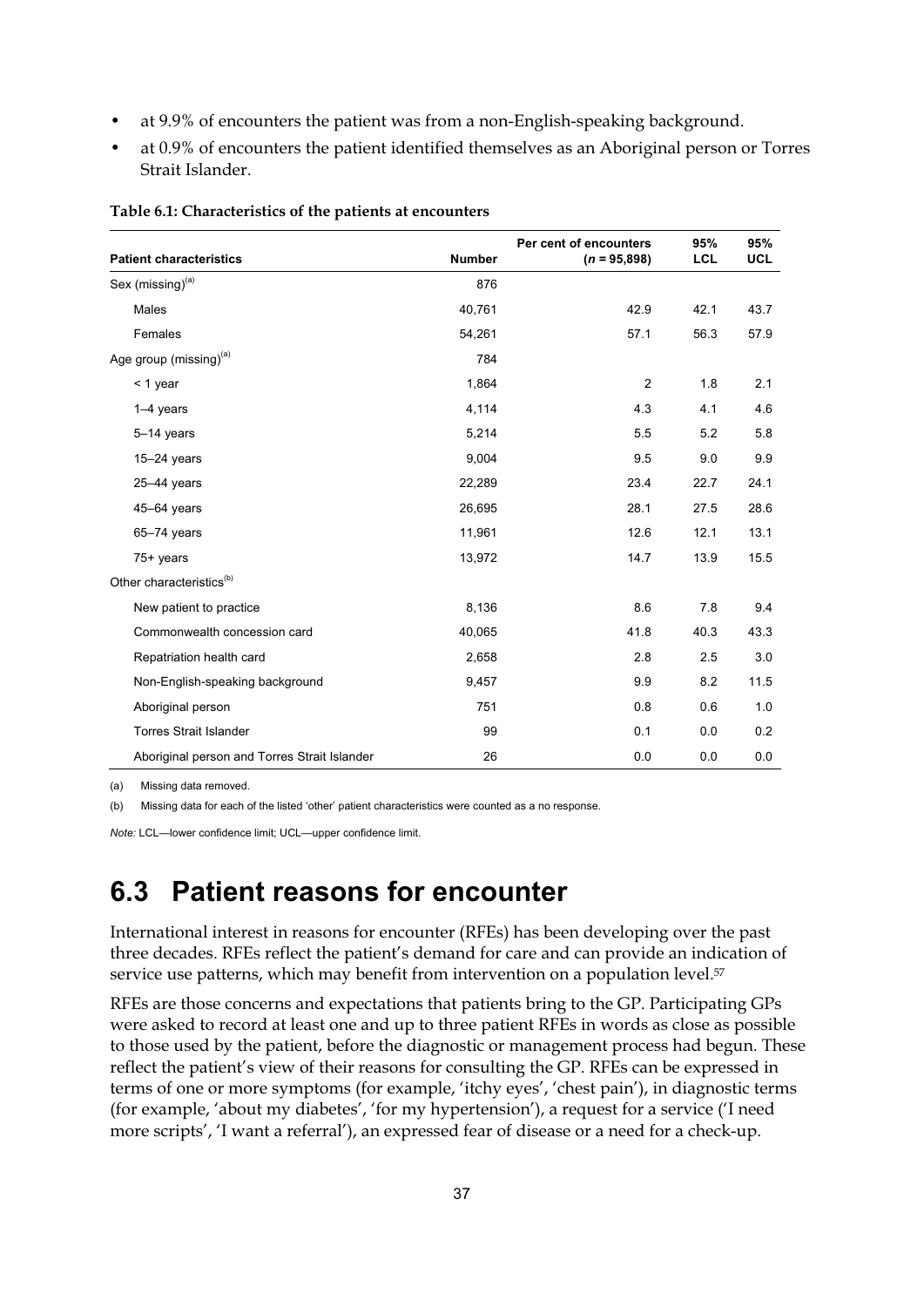Patient RFEs can have a one-to-one, one-to-many, many-to-one and many-to-many relationship to problems managed. That is, the patient may describe a single RFE that relates to a single problem managed at the encounter, one RFE that relates to multiple problems, multiple symptoms that relate to a single problem managed at the encounter, or multiple RFEs that relate to multiple problems managed at the encounter.

### **Number of reasons for encounter**

There were 146,696 RFEs recorded. At 58.9% of encounters only one RFE was recorded and at 29.1% two RFEs were recorded (Table 6.2). Patients presented on average with 153.0 RFEs per 100 encounters, or 1.5 RFEs per encounter (Table 6.3).

| Number of RFEs at encounter | <b>Number of encounters</b><br>$(n = 95,898)$ | Per cent of<br>encounters | 95%<br>LCL | 95%<br><b>UCL</b> |
|-----------------------------|-----------------------------------------------|---------------------------|------------|-------------------|
| One RFE                     | 56,525                                        | 58.9                      | 57.7       | 60.2              |
| Two RFEs                    | 27,949                                        | 29.1                      | 28.5       | 29.8              |
| Three RFEs                  | 11.425                                        | 11.9                      | 11.2       | 12.6              |
| Total                       | 95,898                                        | 100.0                     |            |                   |

#### **Table 6.2: Number of patient reasons for encounter**

*Note:* RFEs—reasons for encounter; LCL—lower confidence limit; UCL—upper confidence limit.

## **Reasons for encounter by ICPC-2 chapter**

The distribution of patient RFEs by ICPC-2 chapter and the most common RFEs within each chapter are presented in Table 6.3. Each chapter and individual RFE is expressed as a percentage of all RFEs and as a rate per 100 encounters with 95% confidence limits.

RFEs of a general and unspecified nature were presented at a rate of 40.1 per 100 encounters, with requests for prescriptions and test results most frequently recorded. RFEs related to the respiratory system arose at a rate of 20.6 per 100 encounters, while those related to the musculoskeletal system and the skin were each recorded at a rate of 15.4 per 100 encounters (Table 6.3).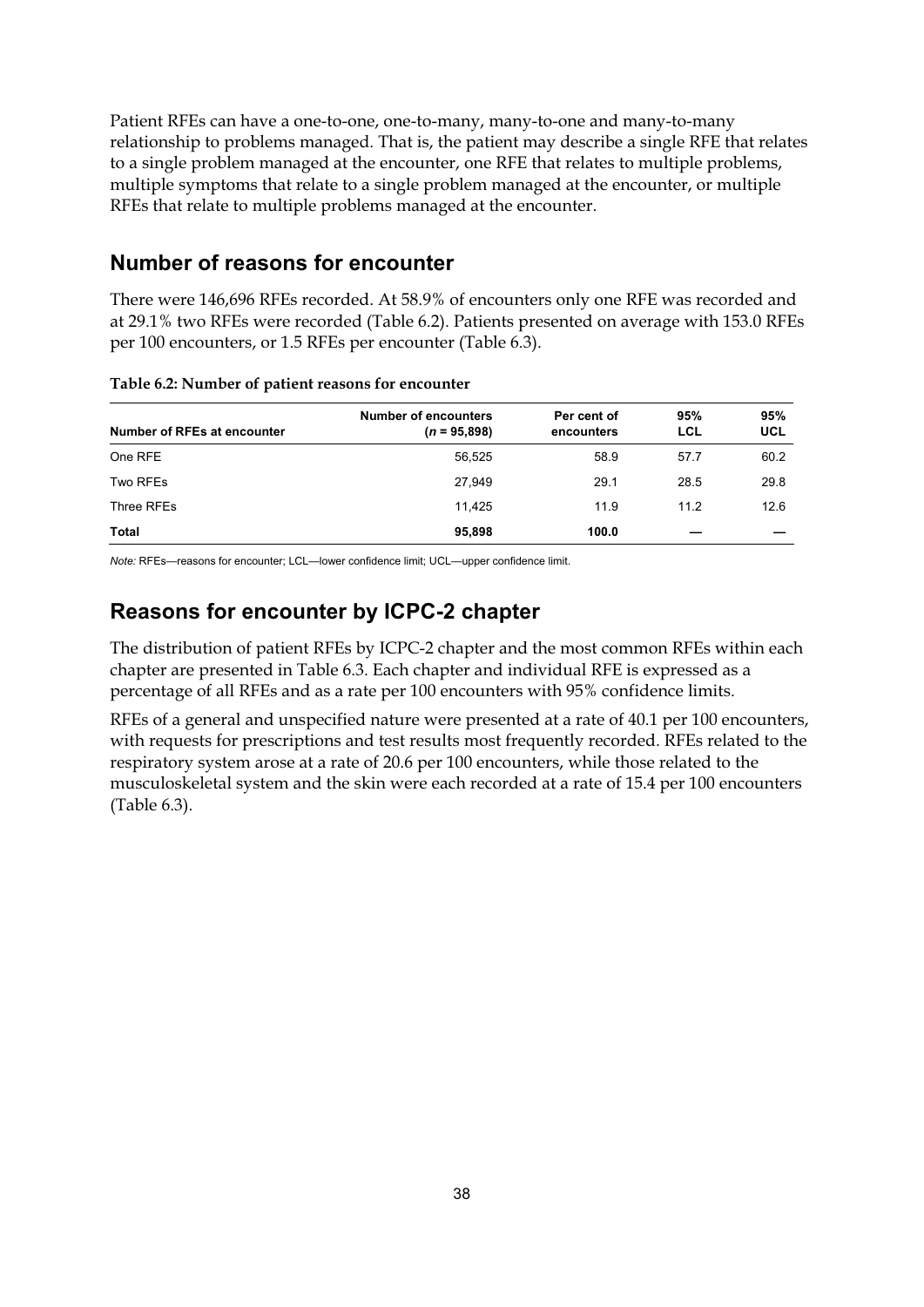| <b>Reasons for encounter</b>                 | <b>Number</b> | Per cent of<br>total RFEs <sup>(a)</sup><br>$(n = 146,696)$ | Rate per 100<br>encounters <sup>(b)</sup><br>$(n = 95,898)$ | 95%<br><b>LCL</b> | 95%<br><b>UCL</b> |
|----------------------------------------------|---------------|-------------------------------------------------------------|-------------------------------------------------------------|-------------------|-------------------|
| <b>General &amp; unspecified</b>             | 38,441        | 26.2                                                        | 40.1                                                        | 39.0              | 41.2              |
| Prescription NOS                             | 8,191         | 5.6                                                         | 8.5                                                         | 8.0               | 9.1               |
| Results tests/procedures NOS                 | 6,147         | 4.2                                                         | 6.4                                                         | 6.0               | 6.8               |
| Check-up-general*                            | 3,803         | 2.6                                                         | 4.0                                                         | 3.7               | 4.2               |
| Immunisation/vaccination-general             | 2,919         | 2.0                                                         | 3.0                                                         | 2.8               | 3.2               |
| Fever                                        | 2,057         | 1.4                                                         | 2.1                                                         | 1.8               | 2.5               |
| Administrative procedure NOS                 | 1,885         | 1.3                                                         | 2.0                                                         | 1.8               | 2.1               |
| Weakness/tiredness                           | 1,302         | 0.9                                                         | 1.4                                                         | 1.2               | 1.5               |
| <b>Blood test NOS</b>                        | 1,132         | 0.8                                                         | 1.2                                                         | 1.0               | 1.3               |
| Chest pain NOS                               | 1,015         | 0.7                                                         | 1.1                                                         | 1.0               | 1.1               |
| Observation/health education/advice/diet NOS | 952           | 0.6                                                         | 1.0                                                         | 0.9               | 1.1               |
| Other referrals NEC                          | 876           | 0.6                                                         | 0.9                                                         | 0.8               | 1.0               |
| Trauma/injury NOS                            | 783           | 0.5                                                         | 0.8                                                         | 0.7               | 0.9               |
| Other reason for encounter NEC               | 730           | 0.5                                                         | 0.8                                                         | 0.6               | 0.9               |
| Clarify/discuss patient RFE/demand NOS       | 670           | 0.5                                                         | 0.7                                                         | 0.6               | 0.8               |
| <b>Respiratory</b>                           | 19,764        | 13.5                                                        | 20.6                                                        | 19.7              | 21.5              |
| Cough                                        | 5,992         | 4.1                                                         | 6.2                                                         | 5.8               | 6.7               |
| Throat complaint                             | 3,143         | 2.1                                                         | 3.3                                                         | 3.0               | 3.6               |
| Upper respiratory tract infection            | 2,154         | 1.5                                                         | 2.2                                                         | 2.0               | 2.5               |
| Immunisation/vaccination-respiratory         | 1,436         | 1.0                                                         | 1.5                                                         | 1.2               | 1.8               |
| Nasal congestion/sneezing                    | 1,337         | 0.9                                                         | 1.4                                                         | 1.2               | 1.6               |
| Asthma                                       | 723           | 0.5                                                         | 0.8                                                         | 0.7               | 0.8               |
| Shortness of breath, dyspnoea                | 703           | 0.5                                                         | 0.7                                                         | 0.7               | 0.8               |
| <b>Musculoskeletal</b>                       | 14,793        | 10.1                                                        | 15.4                                                        | 14.9              | 15.9              |
| Back complaint*                              | 3,041         | 2.1                                                         | 3.2                                                         | 3.0               | 3.4               |
| Knee complaint                               | 1,271         | 0.9                                                         | 1.3                                                         | 1.2               | 1.4               |
| Foot/toe complaint                           | 1,045         | 0.7                                                         | 1.1                                                         | 1.0               | $1.2$             |
| Shoulder complaint                           | 971           | 0.7                                                         | 1.0                                                         | 0.9               | $1.1$             |
| Neck complaint                               | 885           | 0.6                                                         | 0.9                                                         | 0.8               | $1.0\,$           |
| Leg/thigh complaint                          | 877           | 0.6                                                         | 0.9                                                         | 0.8               | 1.0               |
| Injury musculoskeletal NOS                   | 709           | 0.5                                                         | 0.7                                                         | 0.6               | 0.8               |
| <b>Skin</b>                                  | 14,787        | 10.1                                                        | 15.4                                                        | 14.8              | 16.1              |
| Rash*                                        | 2,383         | 1.6                                                         | 2.5                                                         | 2.3               | 2.6               |
| Skin complaint                               | 1,367         | 0.9                                                         | 1.4                                                         | $1.3$             | 1.5               |
| Check-up-skin*                               | 1,339         | 0.9                                                         | 1.4                                                         | 1.1               | 1.7               |
| Swelling*                                    | 1,019         | 0.7                                                         | 1.1                                                         | 1.0               | 1.2               |

#### **Table 6.3: Distribution of patient reasons for encounter, by ICPC-2 chapter and most frequent individual reasons for encounter within chapter**

*(continued)*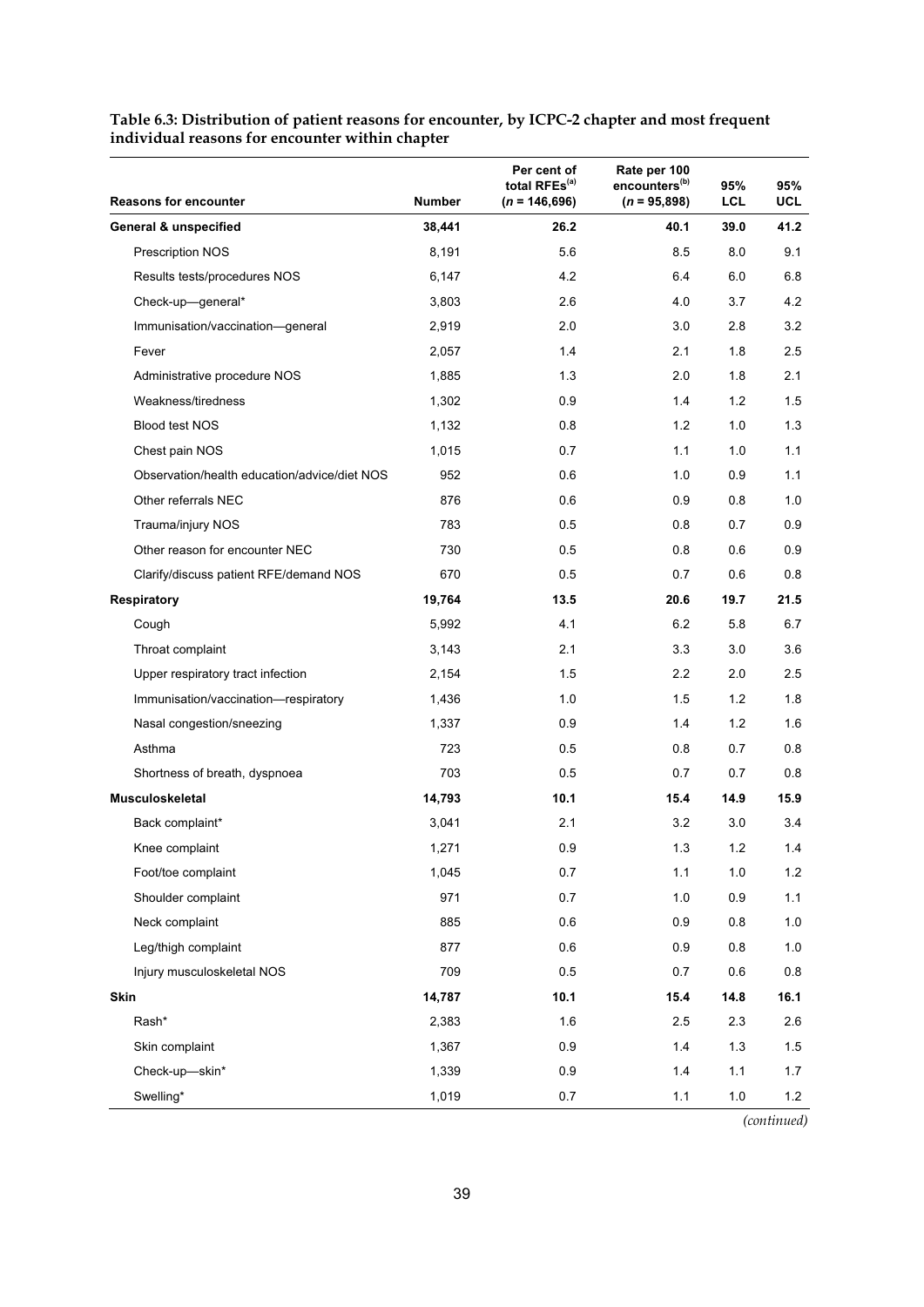| <b>Reasons for encounter</b>       | <b>Number</b> | Per cent of<br>total RFEs <sup>(a)</sup><br>$(n = 146,696)$ | Rate per 100<br>encounters <sup>(b)</sup><br>$(n = 95,898)$ | 95%<br><b>LCL</b> | 95%<br><b>UCL</b> |
|------------------------------------|---------------|-------------------------------------------------------------|-------------------------------------------------------------|-------------------|-------------------|
| Cardiovascular                     | 10,756        | 7.3                                                         | 11.2                                                        | 10.6              | 11.8              |
| Check-up-cardiovascular*           | 5,133         | 3.5                                                         | 5.4                                                         | 5.0               | 5.7               |
| Hypertension/high blood pressure*  | 1,971         | 1.3                                                         | 2.1                                                         | 1.8               | 2.3               |
| Prescription-cardiovascular        | 916           | 0.6                                                         | 1.0                                                         | 0.8               | 1.2               |
| <b>Digestive</b>                   | 9,922         | 6.8                                                         | 10.3                                                        | 10.0              | 10.7              |
| Abdominal pain*                    | 1,682         | 1.1                                                         | 1.8                                                         | 1.6               | 1.9               |
| Diarrhoea                          | 1,388         | 0.9                                                         | 1.4                                                         | 1.3               | 1.6               |
| Vomiting                           | 1,027         | 0.7                                                         | 1.1                                                         | 1.0               | 1.2               |
| Psychological                      | 7,526         | 5.1                                                         | 7.8                                                         | 7.5               | 8.2               |
| Depression*                        | 1,954         | 1.3                                                         | 2.0                                                         | 1.9               | 2.2               |
| Anxiety*                           | 1044          | 0.7                                                         | 1.1                                                         | 1.0               | 1.2               |
| Sleep disturbance                  | 951           | 0.6                                                         | 1.0                                                         | 0.9               | 1.1               |
| Endocrine & metabolic              | 6,223         | 4.2                                                         | 6.5                                                         | 6.1               | 6.8               |
| Diabetes (non-gestational)*        | 1,204         | 0.8                                                         | 1.3                                                         | 1.1               | 1.4               |
| Prescription-endocrine/metabolic   | 952           | 0.6                                                         | 1.0                                                         | 0.9               | 1.1               |
| Female genital system              | 4,981         | 3.4                                                         | 5.2                                                         | 4.8               | 5.6               |
| Female genital check-up/pap smear* | 1,842         | 1.3                                                         | 1.9                                                         | 1.7               | 2.1               |
| Neurological                       | 4,593         | 3.1                                                         | 4.8                                                         | 4.6               | 5.0               |
| Headache                           | 1,559         | 1.1                                                         | 1.6                                                         | 1.5               | 1.8               |
| Vertigo/dizziness                  | 1,070         | 0.7                                                         | 1.1                                                         | 1.0               | 1.2               |
| Ear                                | 3,452         | 2.4                                                         | 3.6                                                         | 3.4               | 3.8               |
| Ear pain                           | 1,305         | 0.9                                                         | 1.4                                                         | 1.3               | 1.5               |
| Pregnancy & family planning        | 3,115         | 2.1                                                         | 3.2                                                         | 3.0               | 3.5               |
| Pre/postnatal check-up*            | 664           | 0.5                                                         | 0.7                                                         | 0.6               | 0.8               |
| Oral contraception*                | 663           | 0.5                                                         | 0.7                                                         | 0.6               | 0.8               |
| Urology                            | 2,414         | 1.6                                                         | 2.5                                                         | 2.4               | 2.7               |
| Eye                                | 2,405         | 1.6                                                         | 2.5                                                         | 2.4               | 2.6               |
| <b>Blood</b>                       | 1,310         | 0.9                                                         | 1.4                                                         | 1.2               | 1.5               |
| Male genital system                | 1,178         | 0.8                                                         | 1.2                                                         | 1.1               | 1.3               |
| Social                             | 1,035         | 0.7                                                         | 1.1                                                         | 1.0               | $1.2$             |
| <b>Total RFEs</b>                  | 146,696       | 100.0                                                       | 153.0                                                       | 151.1             | 154.8             |

**Table 6.3 (continued): Distribution of patient reasons for encounter, by ICPC-2 chapter and most frequent individual reasons for encounter within chapter** 

(a) Only individual RFEs accounting for >= 0.5% of total RFEs are included.

(b) Figures do not total 100, as more than one RFE can be recorded at each encounter.

Includes multiple ICPC-2 or ICPC-2 PLUS codes (see Appendix 4, <www.aihw.gov.au/publications/index.cfm/subject/19>).

*Note*: RFEs—reasons for encounter; LCL—lower confidence limit; UCL—upper confidence limit; NOS—not otherwise specified; NEC—not elsewhere classified.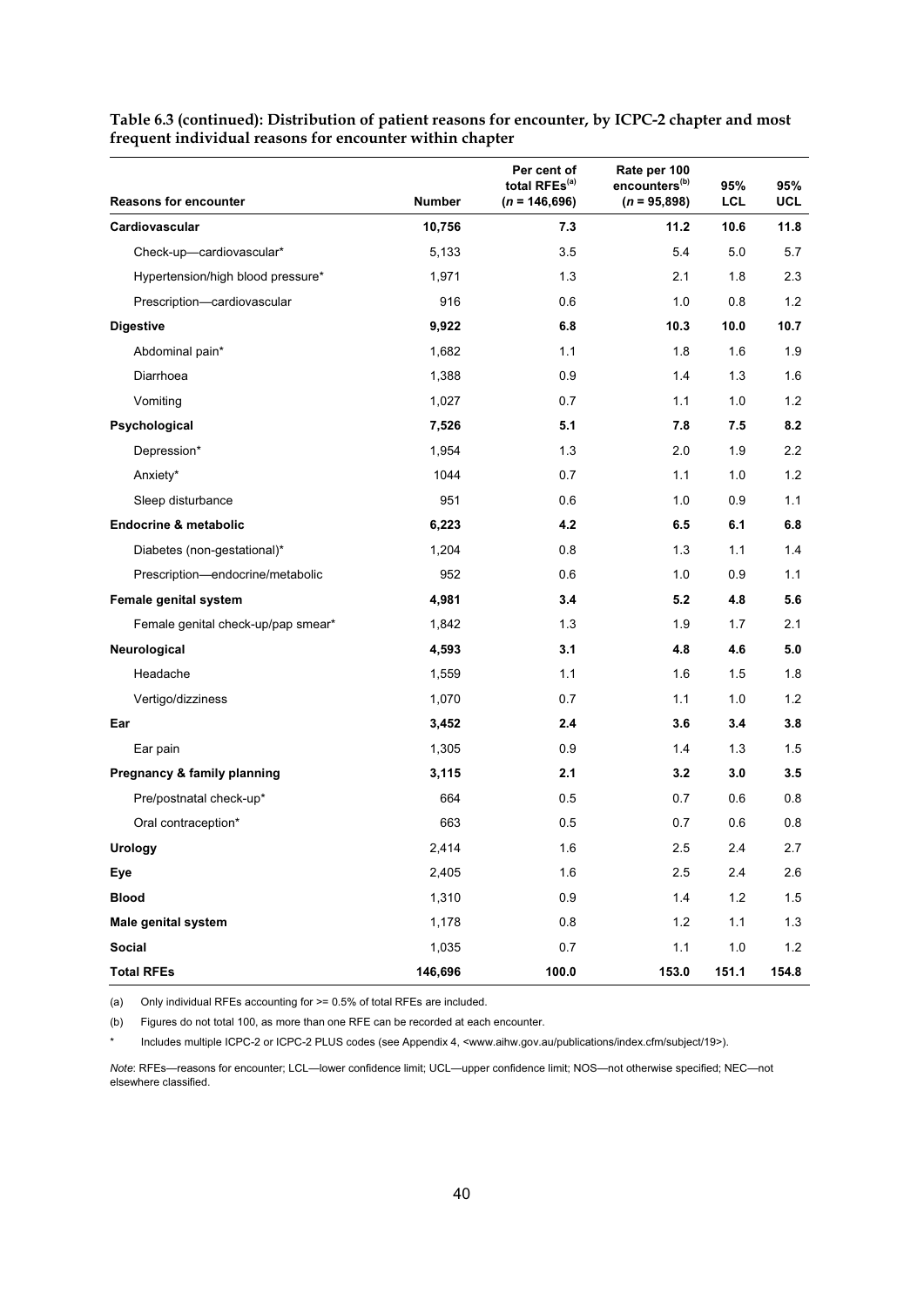## **Distribution of RFEs by ICPC-2 component**

The distribution of patient RFEs by ICPC-2 component is presented in Table 6.4 expressed as a percentage of all RFEs and as a rate per 100 encounters with 95% confidence limits. Nearly half (44.3%) of patient RFEs were expressed in terms of symptoms or complaints (for example, 'tired', 'fever'). RFEs were described in diagnostic terms for 18.2% of RFEs (for example, 'about my diabetes', 'for my depression'). The remaining 37.5% of RFEs were described in terms of processes of care, such as requests for a health check, to renew scripts, to get a referral, to find out test results or to get a medical certificate.

| <b>ICPC-2 component</b>                | <b>Number</b> | Per cent of total<br><b>RFEs</b><br>$(n = 146,696)$ | Rate per 100<br>encounters <sup>(a)</sup><br>$(n = 95,898)$ | 95%<br>LCL | 95%<br><b>UCL</b> |
|----------------------------------------|---------------|-----------------------------------------------------|-------------------------------------------------------------|------------|-------------------|
| Symptoms & complaints                  | 64,933        | 44.3                                                | 67.7                                                        | 65.8       | 69.6              |
| Diagnosis, diseases                    | 26,659        | 18.2                                                | 27.8                                                        | 26.3       | 29.3              |
| Diagnostic & preventive procedures     | 24,542        | 16.7                                                | 25.6                                                        | 24.7       | 26.5              |
| Medications, treatments & therapeutics | 14,434        | 9.8                                                 | 15.1                                                        | 14.3       | 15.8              |
| Referrals & other RFEs                 | 7,321         | 5.0                                                 | 7.6                                                         | 7.2        | 8.1               |
| Results                                | 6,555         | 4.5                                                 | 6.8                                                         | 6.4        | 7.2               |
| Administrative                         | 2,252         | 1.5                                                 | 2.4                                                         | 2.2        | 2.5               |
| <b>Total RFEs</b>                      | 146.696       | 100.0                                               | 153.0                                                       | 151.1      | 154.8             |

#### **Table 6.4: Distribution of RFEs by ICPC-2 component**

(a) Figures do not total 100, as more than one RFE can be recorded at each encounter.

*Note:* RFEs—reasons for encounter; LCL—lower confidence limit; UCL—upper confidence limit.

## **Most frequent patient reasons for encounter**

The 30 most commonly recorded RFEs, listed in order of frequency in Table 6.5, accounted for more than half of all RFEs. In this analysis the specific ICPC-2 chapter to which an across-chapter RFE belongs is disregarded, so that, for example, 'check-up—all' includes all check-ups from all body systems irrespective of whether the type was specified.

Of the top 30 most common RFEs, 18 were descriptive of symptoms such as cough, throat and back complaints and rash. However, four of the top five RFEs reflected requests for a process of care (that is, requests for check-ups, prescriptions, test results and immunisations) and together accounted for a quarter of all RFEs (25.8%) (Table 6.5).